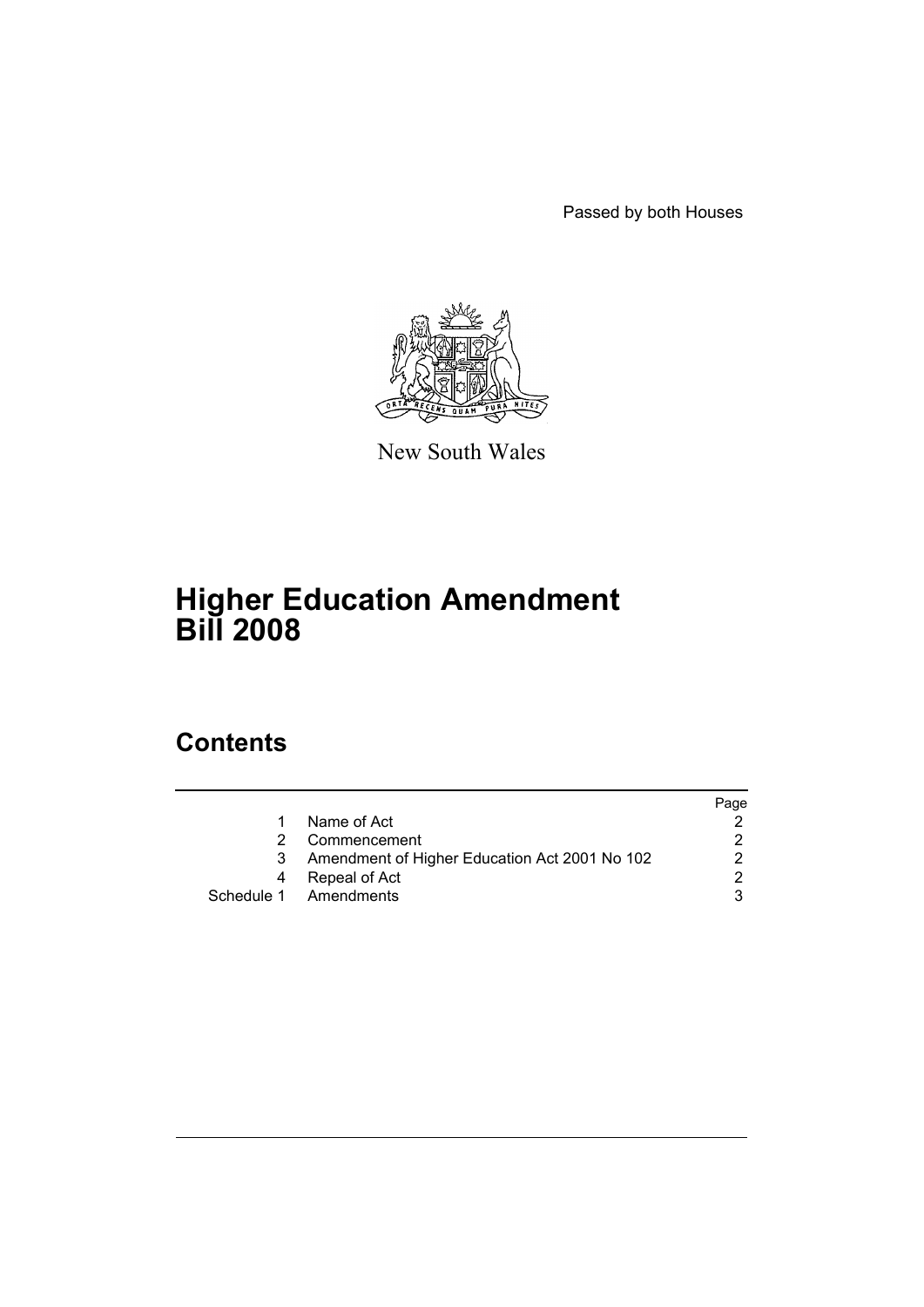*I certify that this PUBLIC BILL, which originated in the LEGISLATIVE COUNCIL, has finally passed the LEGISLATIVE COUNCIL and the LEGISLATIVE ASSEMBLY of NEW SOUTH WALES.*

*Legislative Council 2008* *Clerk of the Parliaments*



New South Wales

# **Higher Education Amendment Bill 2008**

Act No , 2008

An Act to amend the *Higher Education Act 2001* as a consequence of amendments to the *National Protocols for Higher Education Approval Processes* that have been approved by the Ministerial Council on Education, Employment, Training and Youth Affairs; and for other purposes.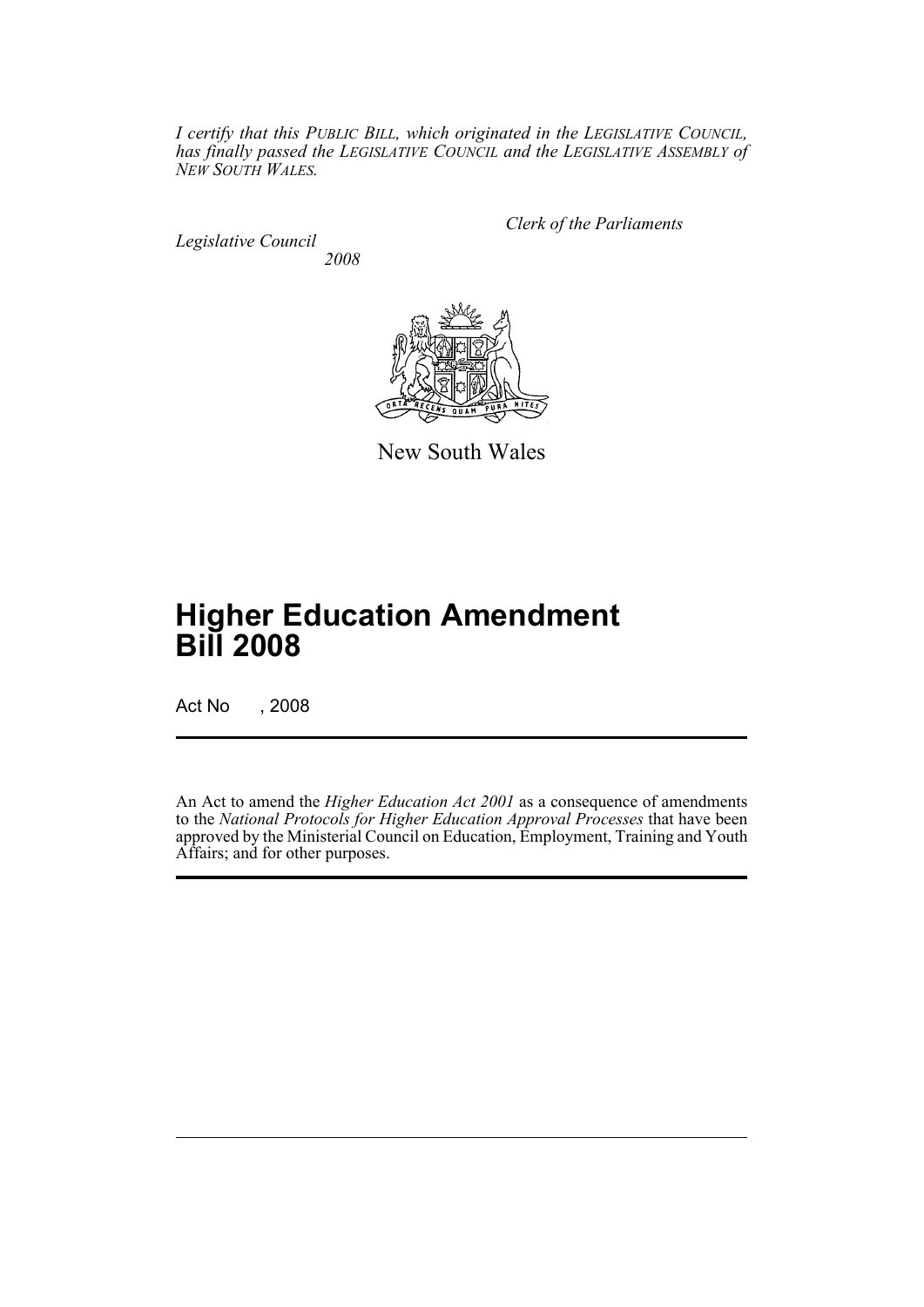# <span id="page-2-0"></span>**The Legislature of New South Wales enacts:**

# **1 Name of Act**

This Act is the *Higher Education Amendment Act 2008*.

# <span id="page-2-1"></span>**2 Commencement**

This Act commences on the date of assent to this Act.

# <span id="page-2-2"></span>**3 Amendment of Higher Education Act 2001 No 102**

The *Higher Education Act 2001* is amended as set out in Schedule 1.

# <span id="page-2-3"></span>**4 Repeal of Act**

- (1) This Act is repealed on the day following the day on which this Act commences.
- (2) The repeal of this Act does not, because of the operation of section 30 of the *Interpretation Act 1987*, affect any amendment made by this Act.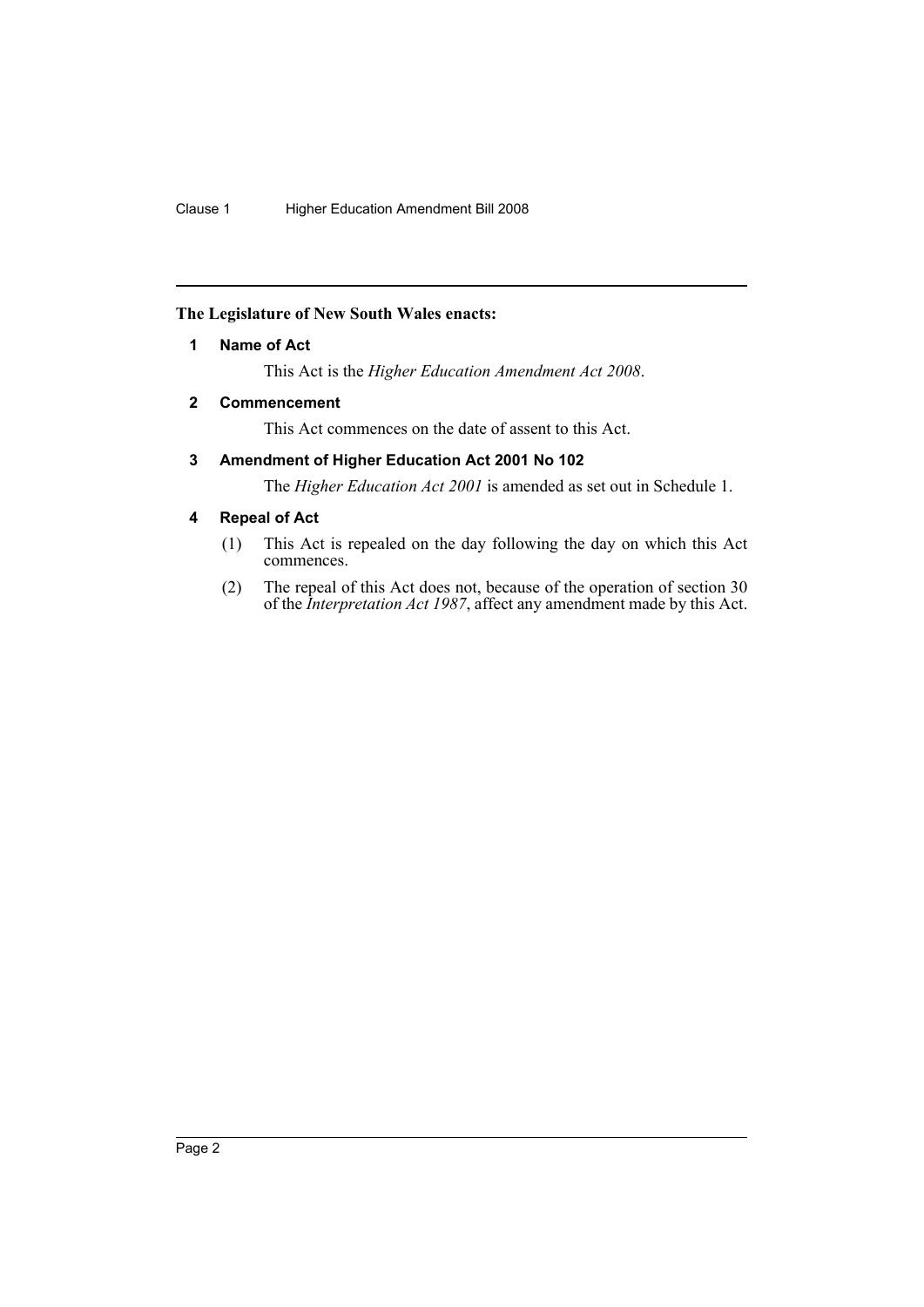Amendments **Amendments** Schedule 1

# <span id="page-3-0"></span>**Schedule 1 Amendments**

(Section 3)

#### **[1] Section 3 Definitions**

Omit the definitions of *Australian university*, *degree* and *National Protocols* from section 3 (1).

Insert instead in alphabetical order:

*Australian university* means an education institution listed in Part 1 or 2 of Schedule 1.

*degree* includes a degree of any kind, including an associate degree and, in particular, the degrees of doctor, master and bachelor.

*National Protocols* means the *National Protocols for Higher Education Approval Processes* (as approved by the Ministerial Council on Education, Employment, Training and Youth Affairs on 7 July 2006), as in force from time to time, and includes any guidelines established under those Protocols.

#### **[2] Section 4**

Omit the section. Insert instead:

#### **4 Australian universities**

- (1) On the recommendation of the Minister, the Governor may, by proclamation published in the Gazette, amend Schedule 1 so as:
	- (a) to include the name of an education institution in Part 1 or 2 of that Schedule, or
	- (b) to vary the name of an education institution listed in Part 1 or 2 of that Schedule as a consequence of any change in its corporate name, or
	- (c) to omit the name of an education institution from Part 1 or 2 of that Schedule.
- (2) A recommendation to include the name of an education institution in Part 1 of Schedule 1 may be given only in relation to an education institution that is established or recognised as a university:
	- (a) by an Act of the Commonwealth, or
	- (b) by an Act of this or some other State or Territory.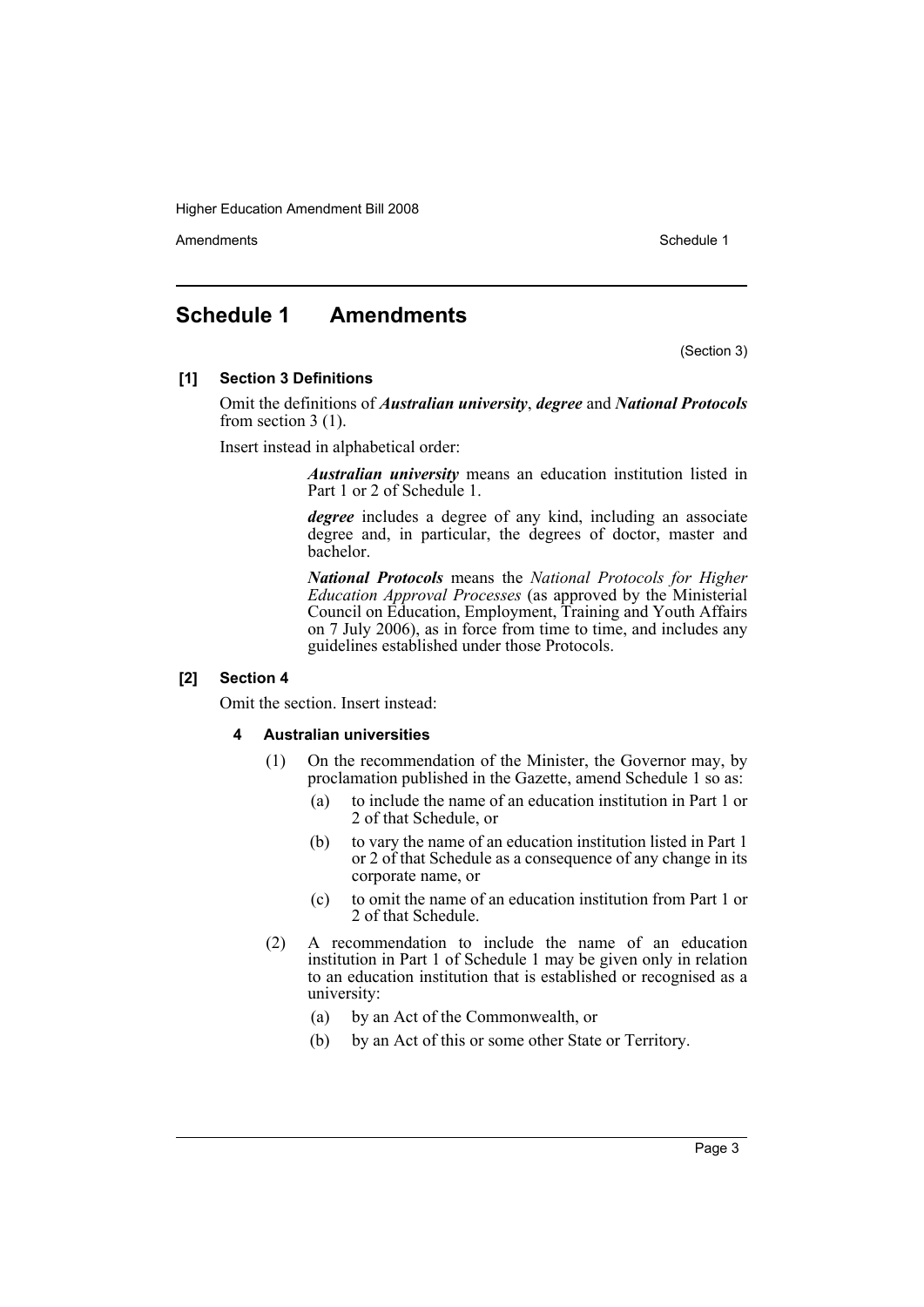Schedule 1 Amendments

- (3) A recommendation to omit the name of an education institution from Part 1 of Schedule 1 may be given only in relation to an education institution that is no longer established or recognised as a university by an Act referred to in subsection (2) (a) or (b).
- (4) In deciding whether to make a recommendation:
	- (a) to include the name of an education institution in Part 2 of Schedule 1, or
	- (b) to vary the name of an education institution listed in Part 2 of Schedule 1, or
	- (c) to omit the name of an education institution from Part 2 of Schedule 1,

the Minister must have regard to the National Protocols, any guidelines made for the purposes of section 19 (1) (a) and any regulations made for the purposes of section 25 (1) (a).

(5) A proclamation is not invalid only because of a failure of the Minister to comply with the requirements of subsection (4).

#### **[3] Section 5 Registration of higher education institutions and overseas universities**

Insert "as an Australian higher education institution" after "section" in section 5 (4).

## **[4] Section 5 (5A)**

Insert after section 5 (5):

(5A) In deciding whether to register an education institution, or what conditions to impose on its registration, the Director-General must have regard to the National Protocols.

#### **[5] Section 7 Accreditation of higher education courses**

Insert "or may authorise the institution to accredit any such course" after "higher education course" in section 7 (1).

#### **[6] Section 7 (1A)**

Insert after section 7 (1):

(1A) In deciding whether to authorise an education institution to accredit any courses to be provided by the institution, the Director-General must have regard to the National Protocols.

# **[7] Section 7 (2), (3) and (4)**

Insert "or institution, as the case requires," after "Director-General" wherever occurring.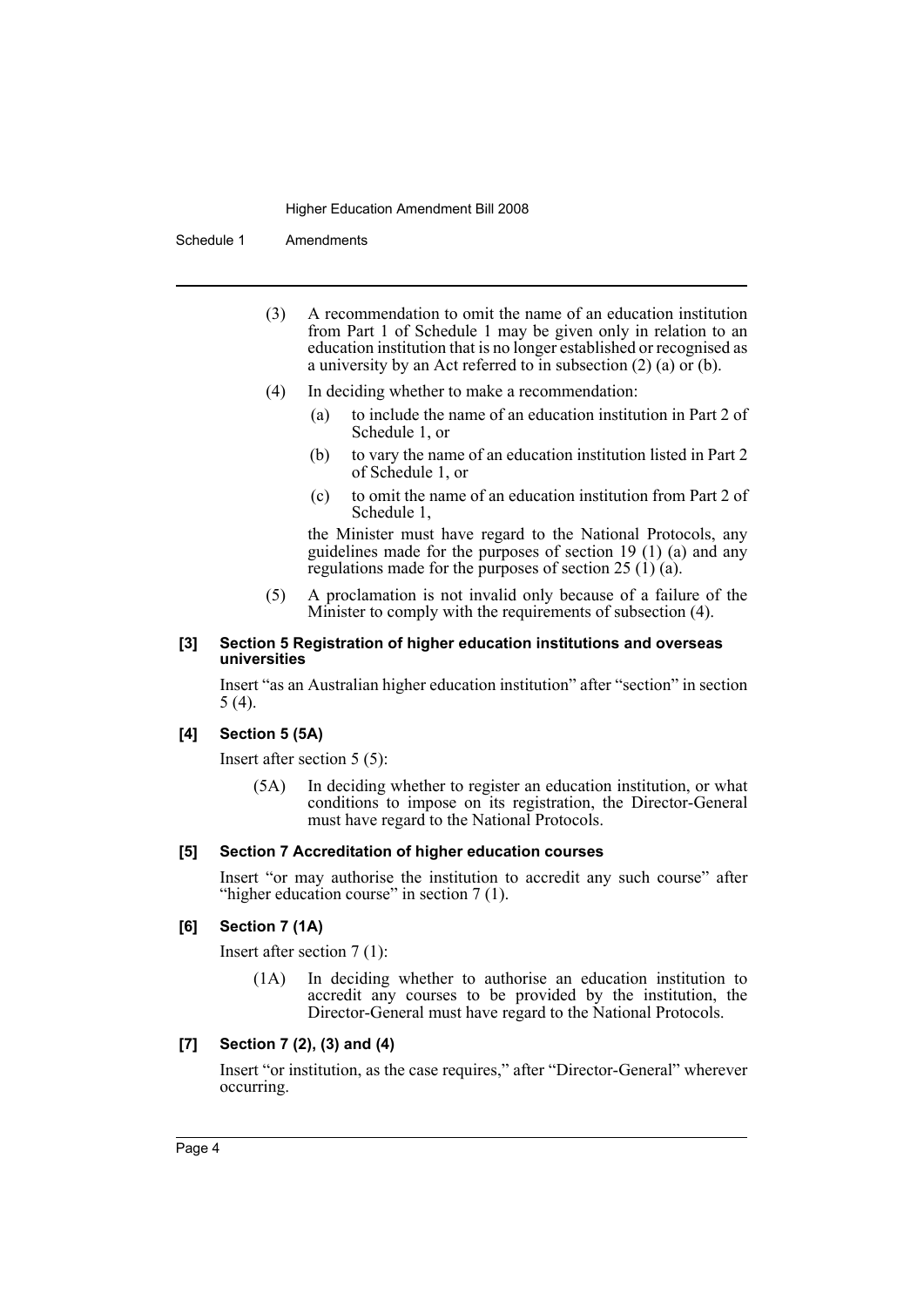Amendments **Amendments** Schedule 1

#### **[8] Section 7 (3A)**

Insert after section 7 (3):

(3A) In deciding whether to accredit a course of study, or what conditions to impose on its accreditation, the Director-General or institution, as the case requires, must have regard to the National Protocols.

#### **[9] Section 14 Unlawful provision of higher education courses**

Omit section 14 (b). Insert instead:

- (b) in the case of a course provided otherwise than by an Australian university:
	- (i) the course is accredited under Division 2 in relation to the institution, or
	- (ii) if the institution is an overseas university or higher education institution, the course is approved in accordance with the National Protocols.

### **[10] Section 15 Unlawful conferral of higher education qualifications**

Omit section 15 (1) (c). Insert instead:

- (c) in the case of a degree or post-graduate qualification conferred, otherwise than by an Australian university, in connection with a person's successful completion of a higher education course:
	- (i) the course was or is, as the case requires, accredited under Division 2 in relation to the institution, or
	- (ii) if the institution was or is an overseas university or higher education institution, the course was or is, as the case requires, approved in accordance with the National Protocols.

## **[11] Section 18 Register of higher education institutions**

Omit "accredited in relation to an education institution as a higher education course under Division 2" from section 18 (1) (b).

Insert instead "accredited by the Director-General under Division 2 in relation to an education institution".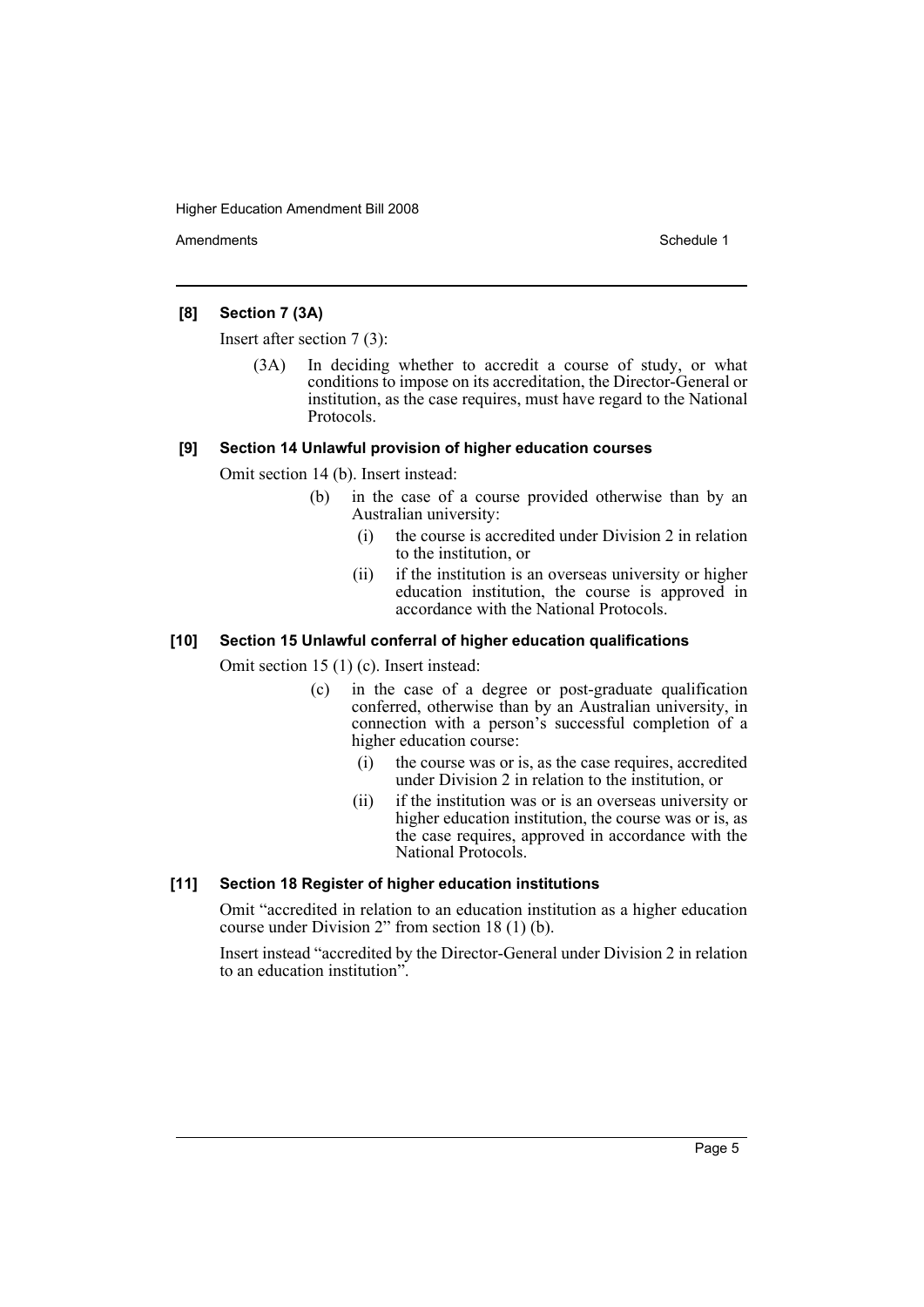Schedule 1 Amendments

### **[12] Section 19 Administrative guidelines**

Omit section 19 (1) (a). Insert instead:

(a) the procedure for assessing a proposal to recommend the making of a proclamation under section 4 (1),

# **[13] Section 25 Regulations**

Omit section 25 (1) (a). Insert instead:

(a) the procedure for assessing a proposal to recommend the making of a proclamation under section 4 (1),

#### **[14] Section 25 (1) (i)**

Omit "on". Insert instead "of".

## **[15] Schedule 1 Australian universities**

Insert at the beginning of the Schedule:

# **Part 1 Universities established or recognised by an Act**

#### **[16] Schedule 1**

Omit "Victoria University of Technology" from the matter appearing under the heading **Victoria**.

Insert instead "Victoria University".

### **[17] Schedule 1**

Omit "Northern Territory University" from the matter appearing under the heading **Northern Territory**.

Insert instead "Charles Darwin University".

# **[18] Schedule 1**

Insert at the end of the Schedule:

# **Part 2 Universities established or recognised otherwise than by an Act**